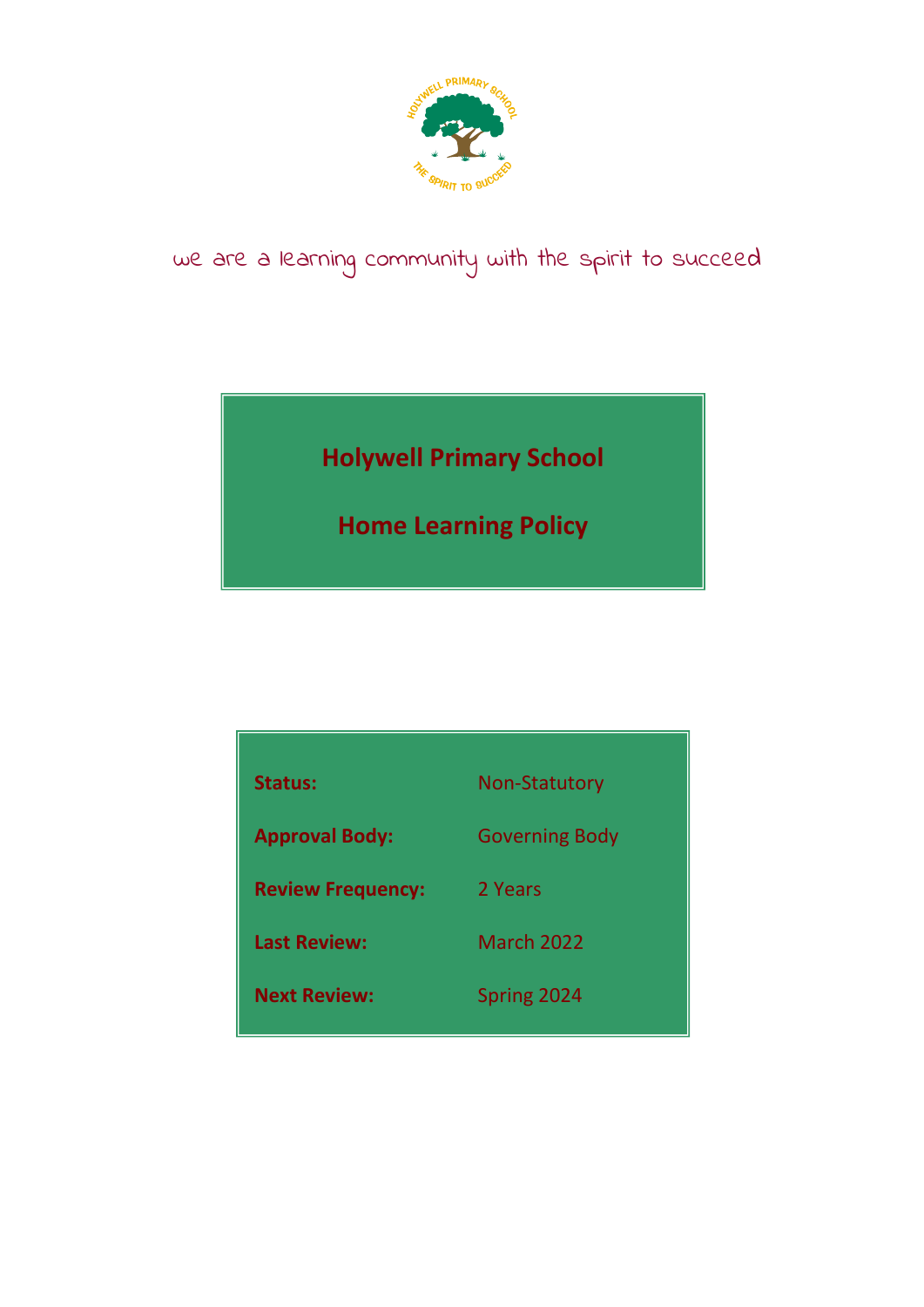

### **Home Learning Policy**

## **Supporting your children's learning at home**

We support the development of independent learning by encouraging and extending learning beyond the classroom. It is our aim to provide relevant homework tasks that will consolidate, reinforce and extend skills, particularly in literacy and numeracy.

#### **1. Aims**

We value, support and welcome active co-operation between home and school. Through this policy we aim to:

- Ensure progression towards independence and individual responsibility.
- Ensure parents have a clear understanding about expectations from themselves and their children.
- Extend and support the learning experience.
- Provide opportunities for parents, pupils and school to work in partnership.

#### **2. Objectives**

- To devise a framework which is appropriate to the age and needs of the children.
- To provide homework activities that enhance the curriculum.
- To encourage participation by parents in their child's homework.

#### **3. Range of activities**

- 3.1 We recognise that the time allocated for homework activities and the scope of activities set will change as children get older and progress through the school.
- 3.2 In the Foundation Stage and Key Stage 1 the key purpose is to actively encourage a partnership with parents through short activities including; reading, phonics, key words, spellings, handwriting and maths work. Interaction between the child and parent will also develop speaking and listening skills.
- 3.3 In Key Stage 2 the main purpose is to encourage independent learning that is developed through a gradual increase in type, content and time spent on activities. Where possible we will try to develop skills through a cross curricular approach. By the end of KS2 the homework programme will include a wide range of literacy and numeracy tasks as well as other curriculum content.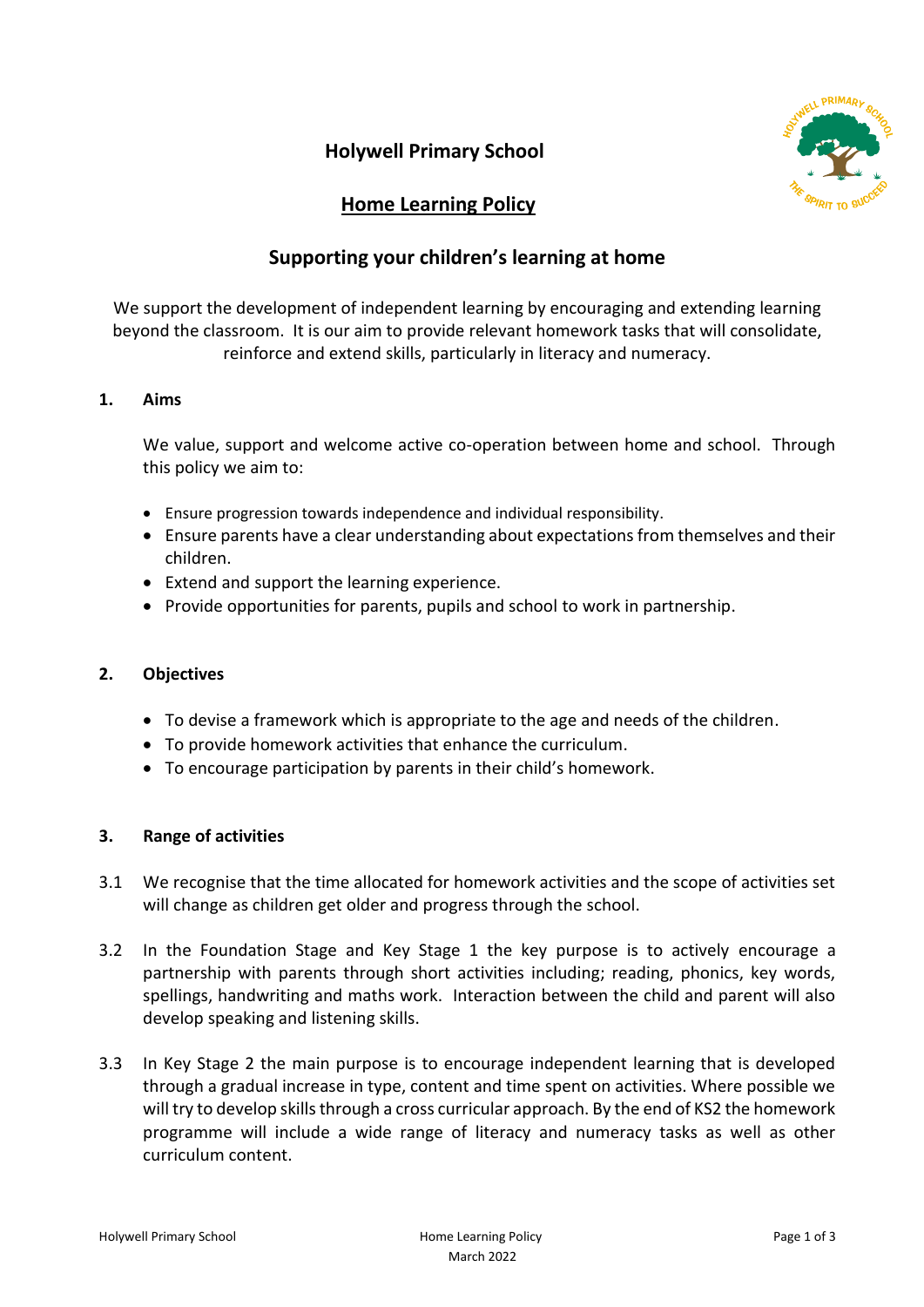- 3.4 For children with Special Educational Needs there may be support work set relating directly to their Individual Education Plan. The class teacher will oversee this work with input from the Leader of Inclusion.
- **4. Time**

The amount of time spent on homework depends on the age of the child. At Holywell Primary School, based on the Department of Education guidelines, the amount of homework sent home per year groups is as follows:

- EYFS A 'home learning booklet' goes home every Friday which outlines what has been taught and provides parents with activities they can build on and support the learning that has taken place. All children in Nursery will also get a Nursery Rhyme including a 'Bug club' book and as well as some phonics to take home and read with their parents. In Reception pupils will get library book that includes a Nursery Rhyme or poem to read at home with their parents. Books will also be allocated on 'Bug club'. Reception children are set a Literacy and Maths task every Friday which is then handed in on a Wednesday.
- Y1 and Y2 There is an expectation that the children read every night for at least 15 mins. During a week, pupils in Key Stage 1 will take home: a book for pleasure reading, a poem and a scheme book or free reading book, depending on their reading ability. In Year 1 and Year 2, reading records are checked daily. Homework goes home on Friday and in Year 1 homework focusses on phonics and high frequency words. Maths homework recaps what pupils have learnt in class writing task is focused on the current Power of Reading book. Homework is handed in. Year 2 focuses on national curriculum spellings, key number skills, times tables, our weekly Maths learning and then our writing task is focused on the current Power of Reading book. Homework is handed in on a Wednesday. There is a 'homework help club' on a Tuesday, which takes place during morning break or at lunchtime.
- Y3 and Y4 There is an expectation that the children read to an adult every night for at least 20 mins. During a week, pupils in Lower Key Stage 2 will take home: a book for pleasure reading, a poem, and a scheme book or free reading book depending on their reading ability. Their reading records are checked daily. Homework is set on a Friday and focuses on the development of English and Mathematics key skills. Homework is handed in on a Tuesday. There is a 'homework help club' on a Thursday, which takes place during morning break or at lunchtime. There is also a half termly research project that pupils are required to complete.
- Y5 and Y6 There is an expectation that the children read every night for 20 mins. By this stage, most children can read independently, however, it is important for them to read to an adult at least twice a week. During a week, pupils in Upper Key Stage 2 will take home: a book for pleasure reading, a Poem, and a scheme book or free reading book depending on their reading ability. Reading records are checked every day. Homework for English and Mathematics is set on a Friday, together with spellings and/or times table practice if required. Homework is handed in on a Tuesday. There is a 'homework help club in each class , which takes place during morning break or at lunch time. There is also a half termly research project that pupils are required to complete.